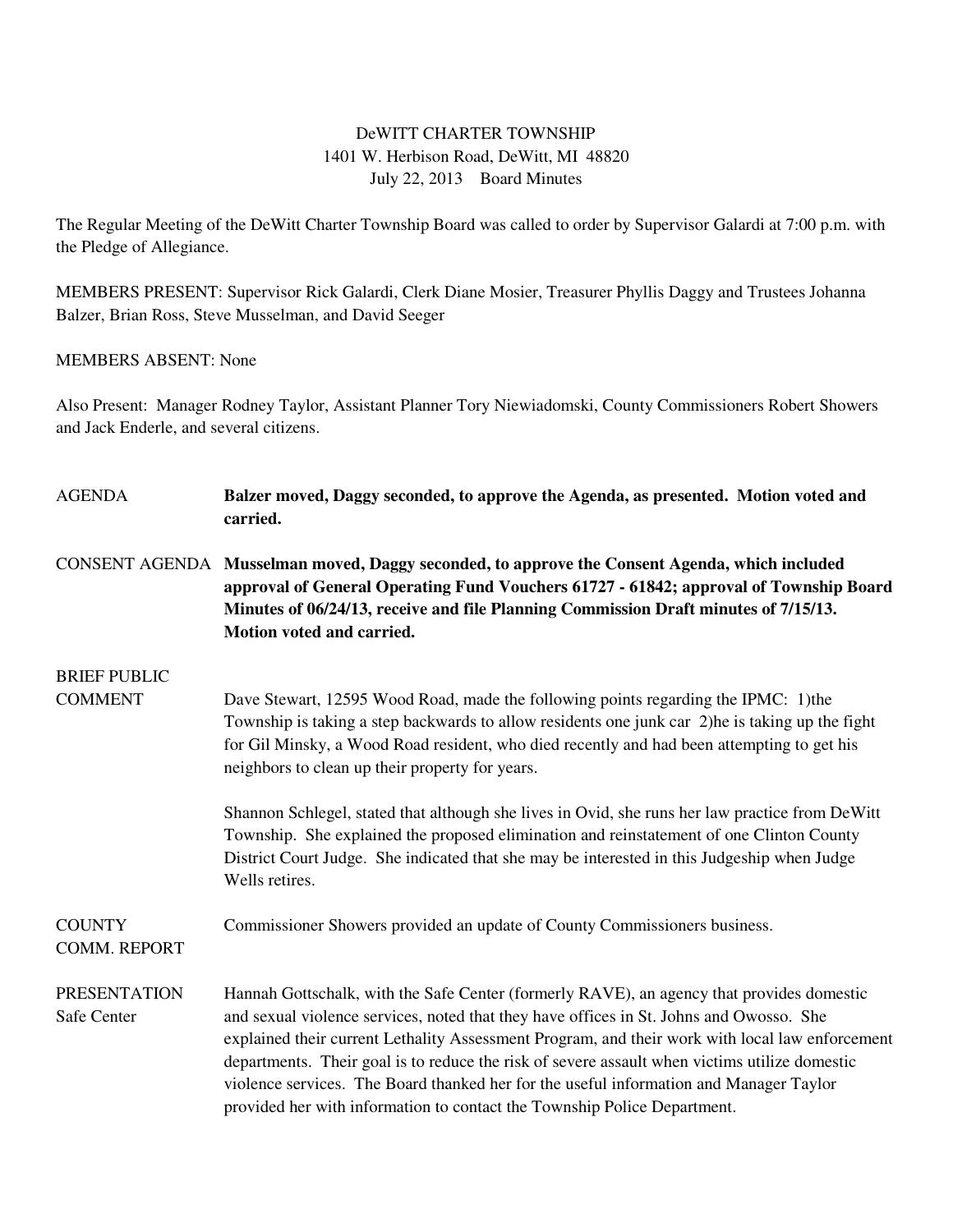Township Board Minutes July 22, 2013 Page 2

#### PRESENTATION

Non-Motorized Trans Assistant Planner Tory Niewiadomski provided a power point and historical review since the Township began discussing a Non-Motorized Transportation Plan in the early 1990's. More recently, based upon the 2010 Comprehensive Plan Update, a committee was formed, and the committee began work to formulate the Non-Motorized Transportation Plan. After a yearlong process in committee, a public meeting and workshop was held on July 9, 2013, to provide and explain the plan to the Community. He explained that this plan also includes maps and a rating system to prioritize projects to connect current infrastructure, construct sidewalks and or pathways and non-motorized traffic lanes.

> Supervisor Galardi requested that each committee member present comment on the process or plan presented this evening.

 Pat Aseltyne, committee member and Township resident, stated that he believes there is much more work to be done, but this plan is the first step in an ongoing process. He noted his interest is because of his love for cycling.

 Jeff Carpenter, committee member and Township resident, commented positively on the committee process and the technical assistance provided by Township staff. He noted that this type of infrastructure will be used by all generations.

 Julie Ferguson, committee member and Township resident, stated that she first wrote a letter to the Township when she discovered that her neighborhood could not access other pathways in the community, and that often connectors between neighborhoods do not exist. She stated that this creates a disconnected community. She stated that this plan, even in its early stages will be a big improvement to what we currently have.

 Ruth Drago, committee member and Township resident, stated that year ago, based on a medical diagnosis, she began walking, a practice she continues today. She stated that this plan will benefit the fit and the least fit, and will be valuable to the entire community.

 Supervisor Galardi thanked the committee members for their service. He noted that he has been involved in Township government since 1999, and that this proposed plan was recommended in 2005 in the Comprehensive Development Master Plan, and even more relevant today as residents strive to be more physically fit.

Supervisor Galardi called for public comment.

 Laurel Headley, 1714 E. Stoll Road, stated that she wants this plan adopted, implemented, updated, and she wants this in her lifetime.

Roger Coulter, 3180 E. Clark Road, stated that there is a lot of bike traffic on Clark Road.

 Ken Taylor, 1280 Boichot Road, stated that he is a lifetime resident of DeWitt Township, and he was recently assessed \$4,200 by the Drain Commission, with little benefit to his property. He questioned where the money will come from to pay for these pathways? Tax dollars?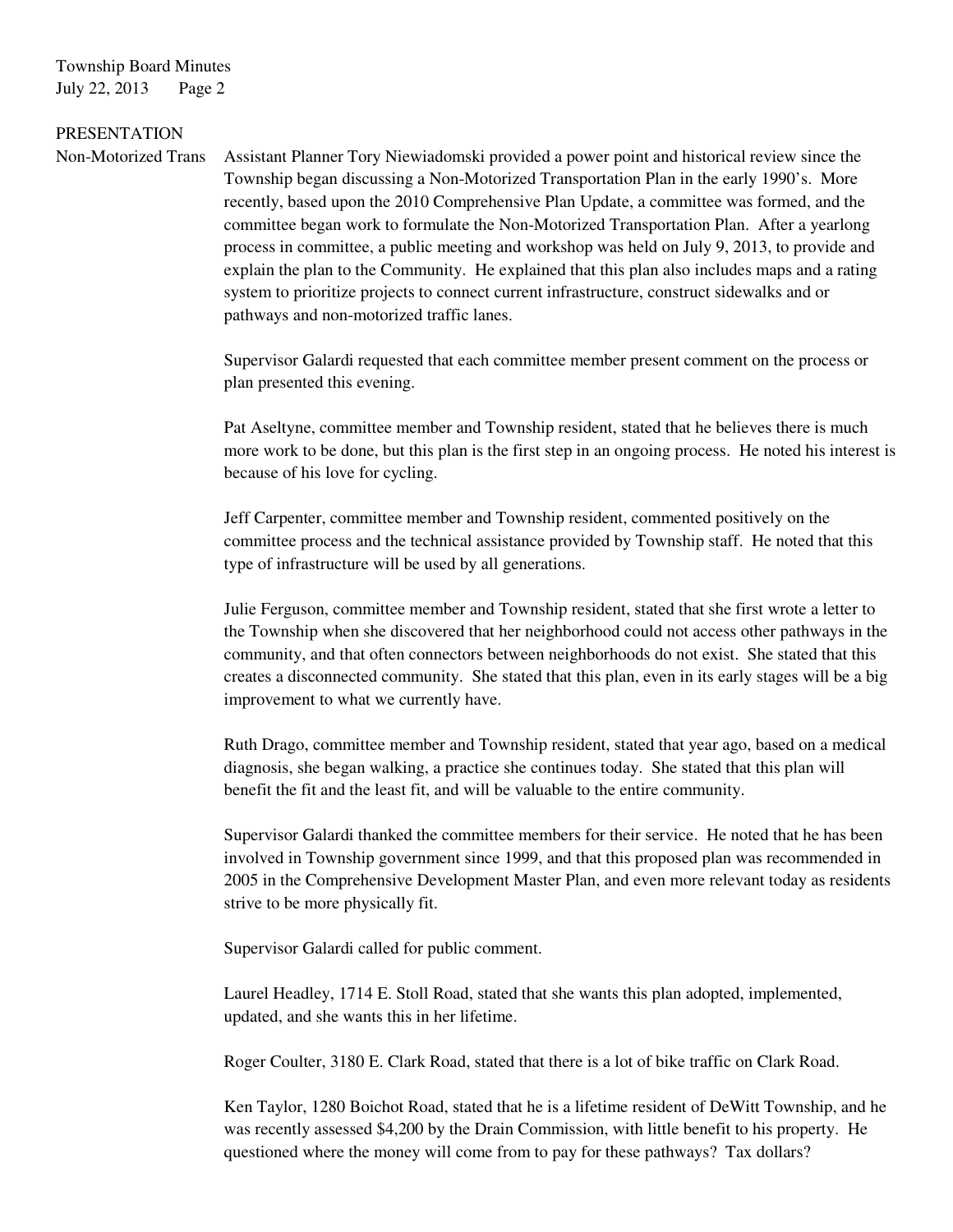Assessments? Who will pay for the maintenance and clearing of these pathways? He pointed out the cultural differences in the community.

 Supervisor Galardi stated that this Board has no intention of raising taxes for any reason. He explained that there are grant monies available for these types of programs and some 425 revenues may be available if Board approved. It was also discussed that there are some grant monies through MDOT and the City of Lansing.

 Trustee Musselman pointed out that the Planning Commission has seen the plan, noted that they will be involved in updating this living document.

**Musselman moved, Ross seconded, to adopt the Non-motorized Transportation Plan as presented and to have the Planning Commission continue to receive public input and update the plan, as needed.** 

 **AYES: Ross, Balzer, Daggy, Mosier, Galardi, Musselman NAYS: Seeger Motion carried.** 

PUBLIC HEARING Supervisor Galardi called to order the Public Hearing on the Panther Drive Assessment District. Panther Drive Assess- Manager Taylor explained the process, and noted that the process was initiated by petition from ment District residents in the Shady Brook Subdivision.

> Clerk Mosier noted that proper mailings and publications were done and no calls were received opposing this assessment. There was no public comment.

Supervisor Galardi closed the Public Hearing and reconvened the Regular Meeting.

The history of the road, and the details of the plan to make this a public road were discussed.

**Balzer moved, Daggy seconded, to adopt Resolution 2013-07-16 that confirms the special assessment roll for the 2013 Panther Drive Road Improvement Special Assessment District.** 

 **AYES: Musselman, Seeger, Galardi, Mosier, Daggy, Balzer, Ross NAYS:** None **Motion carried.** 

 **Balzer moved, Daggy seconded, to authorize the Township Clerk to execute any documents necessary for the purpose of converting Panther Drive from private to public and dedicating it to the Clinton County Road Commission, and authorize the Township Supervisor, Clerk, and Treasurer to sign the agreement for work between DeWitt Charter Township and the Road Commission for the purpose of milling and paving Panther Drive in an amount not to exceed \$30,895. Motion voted and carried.** 

CORRESPONDENCE Correspondence included the following: MTA membership renewal letter; Update on Building Stronger Communities; DCT Fire Department Burning Issues Newsletter; Activity Report; 2013 Clinton County Equalization Report.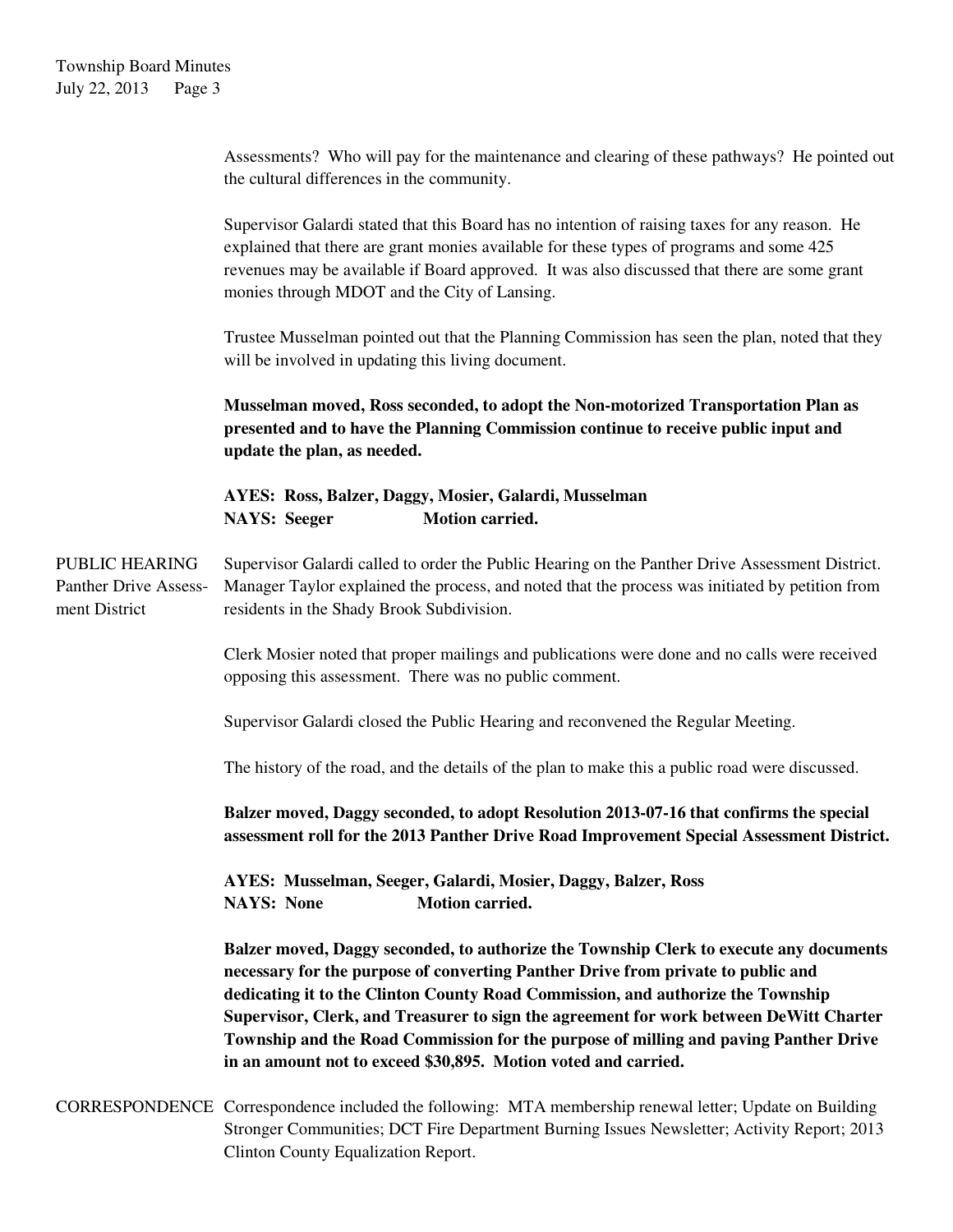## Township Board Minutes July 22, 2013 Page 4

Ord/Violations Bureau-

UNFINISHED BUS Manager Taylor gave a power point presentation for those present, which documented the history Property Maintenance of the process to date, and the major amendments recommended to the IPMC. Clerk Mosier and Code/Property Manager Taylor reported receiving some calls about the code, mostly questions, and one written Maintenance Code comment was received and provided to the Board.

Second Reading Supervisor Galardi called for public comment.

 Virginia Green, 1080 Ralph, stated that she is ashamed to live on Ralph Street any more. She has been in contact with the Township, but it is not getting better. She stated that if this Ordinance will help clean up neighborhoods, then let's get it adopted.

 Ms. Green's daughter, (first name not recorded) stated that the neighborhood she grew up in, Ralph Street, is now disgraceful, littered with unsafe unlicensed vehicles, trash, and unmowed grass. She wants the Ordinance adopted, then enforced.

 Laurel Headley, 1714 E. Stoll Road, provided pictures of a home on her road which she assumed was vacant. She stated that this home has looked this way all summer, and even the new Ordinance will not be forceful enough to assist in cleaning up this yard. She stated that it is a start, and the Ordinance should be adopted.

 Tom Nitzsche, 2088 W. Stoll Road, stated that he was on the committee and explained the allowance of one unlicensed vehicle, noting that without this language a home owner cannot even park an unlicensed vehicle in his yard to sell. He stated that he is not supportive of the entire Ordinance, but it is better than the Township's sign Ordinance and its enforcement.

 Ann Lixie, 1040 E. Twinbrook Drive, stated that in her neighborhood they face, and are next to, empty lots that are not mowed, which is a fire hazard to their property which has pine trees. She noted that these long, waist high, weeds provide cover for intruders, and the Township repeatedly tells her that there is nothing they can do because there is currently no regulation for weeds.

 John Headley, 1714 E. Stoll Road, stated that he understands the struggle with these issues, but he wants movement forward, and that means adopting the Ordinance.

Ken Taylor, 1280 Boichot, thanked Clerk Mosier, Manager Taylor, Deputy Clerk Martiny, and the late Dick Robinson, for their help with addressing his issue in the proposed Ordinance, that being the draining of swimming pools onto neighboring properties. He stated that the Township Board should be striving to preserve property values, especially since the 2008 mortgage default phenomenon. He thanked the Board for taking his concerns seriously.

Jackie Cressman, 1630 E. Stoll Road, stated that she is a neighbor of the unmowed lot with the long grass. She stated that she believes crime comes with blight, and she does not want to see this community continue to slip into that pattern. She believes that the rules in the new Ordinance are too lax when it comes to maintaining yards and mowing grass.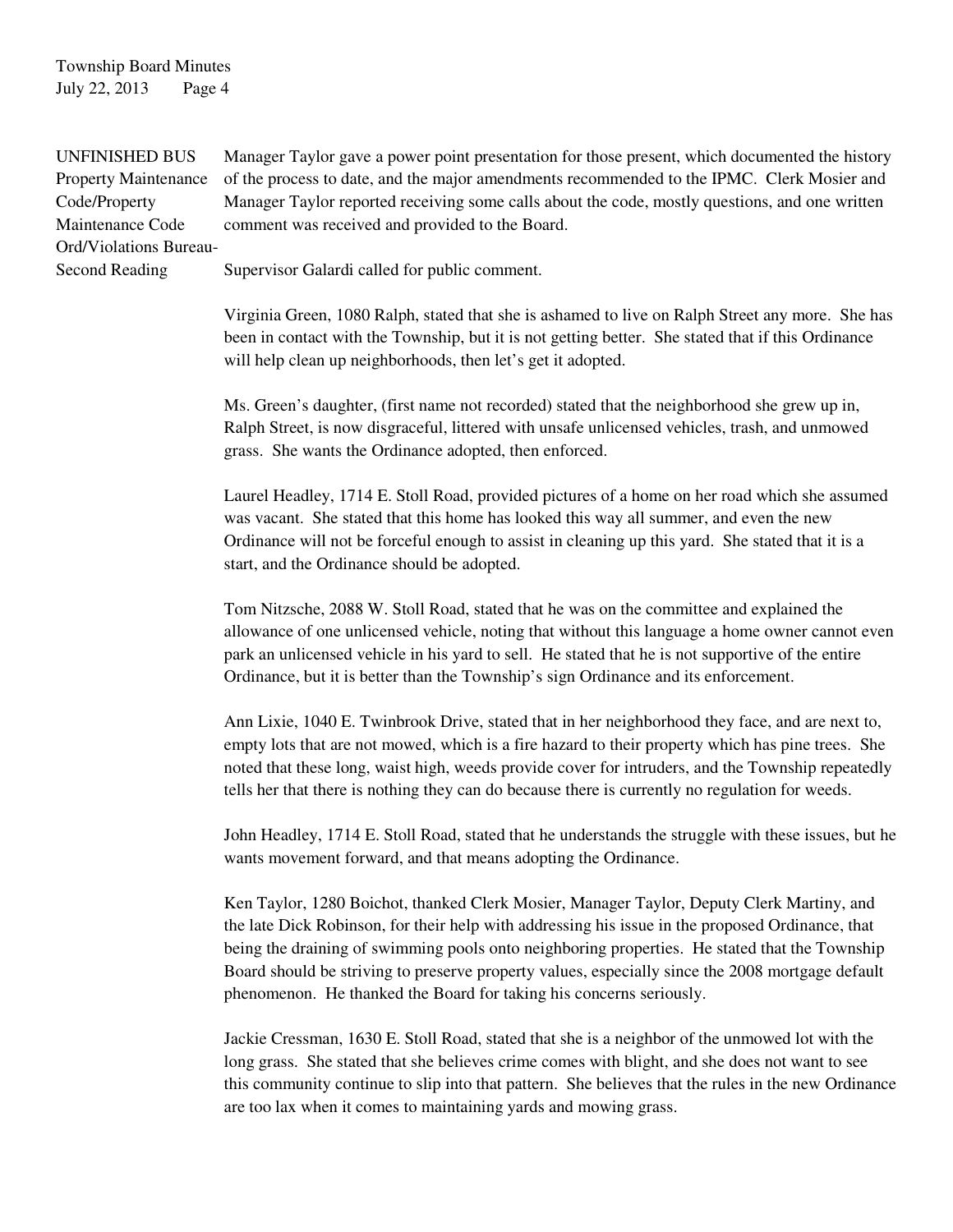Ed Reed, 11377 East River Drive, thanked the Board for the service to the community and for considering the adoption of this Ordinance. He stated that he is disappointed that the Township will not mow and assess properties sooner, and that he believes there is no reason to allow unlicensed vehicles anywhere in the Township. He stated that this Ordinance is an important step in cleaning up the Township, but maybe it does not go far enough. He also explained his affiliation with Delta Township.

Deborah Villegas, 1749 Yorkleigh, questioned why we are allowing one junk car? What is the time limit for having this junk car? Forever? She stated that this new Ordinance needs teeth, a time limit for junk cars, and enforcement.

Phillip Bareham, 14122 Cordaleigh Drive, (not Township) stated that he does not like any regulation with the word International in it. He stated that the IPMC is a complex issue, going back to 1994, and with its adoption will erode local control. He encouraged the Board to review Agenda 21.

Brenda Blemaster, 1341 Linden Cove, stated that she needs help with the weeds surrounding her property. She explained that someone from the Township has noticed the neighbors, but the issue continues to return. She stated that without this Ordinance, her only course of action is the civil courts, and who wants to take their neighbor to court. She encouraged the Board to do whatever is needed to force the proper maintenance of properties within the Township.

Roger Coulter, 3180 E. Clark Road, stated that he never likes regulations with the word International used. He stated that he would like to see the Township develop its own ordinance, not use the International Code.

Ken Kain, 12651 US 27, stated that he served on the committee for a short period of time, and this ordinance has some things he likes, and some things he is not in favor of. His major concern is that it can pit neighbor against neighbor. He pointed out that some Township parks will be in violation if adopted. He stated that he feels the committee did a good job, and pointed out violations near Clark and Chandler. He stated that he believes the Township is ready for some type of property maintenance regulation.

Stephen Turner, 3400 W. Howe Road, stated that his property runs along the back of several lots in Springbrook Hills. His major point was that he has done plantings and let grass grow to create a separation from those neighbors, because of the issues he has experienced with these neighbors. (Bottle rockets, grass clippings dumped, etc). He explained that he does not want to be in violation because of the overgrowth he is using to discourage kids from using his property.

The public comments session ended at 10:15 p.m.

**Musselman moved, Ross seconded, to adopt the Ordinance known as the Property Maintenance Code of DeWitt Charter Township, on Second Reading.** 

**AYES: Musselman, Galardi, Mosier, Daggy, Balzer, Ross NAYS: Seeger Motion carried.**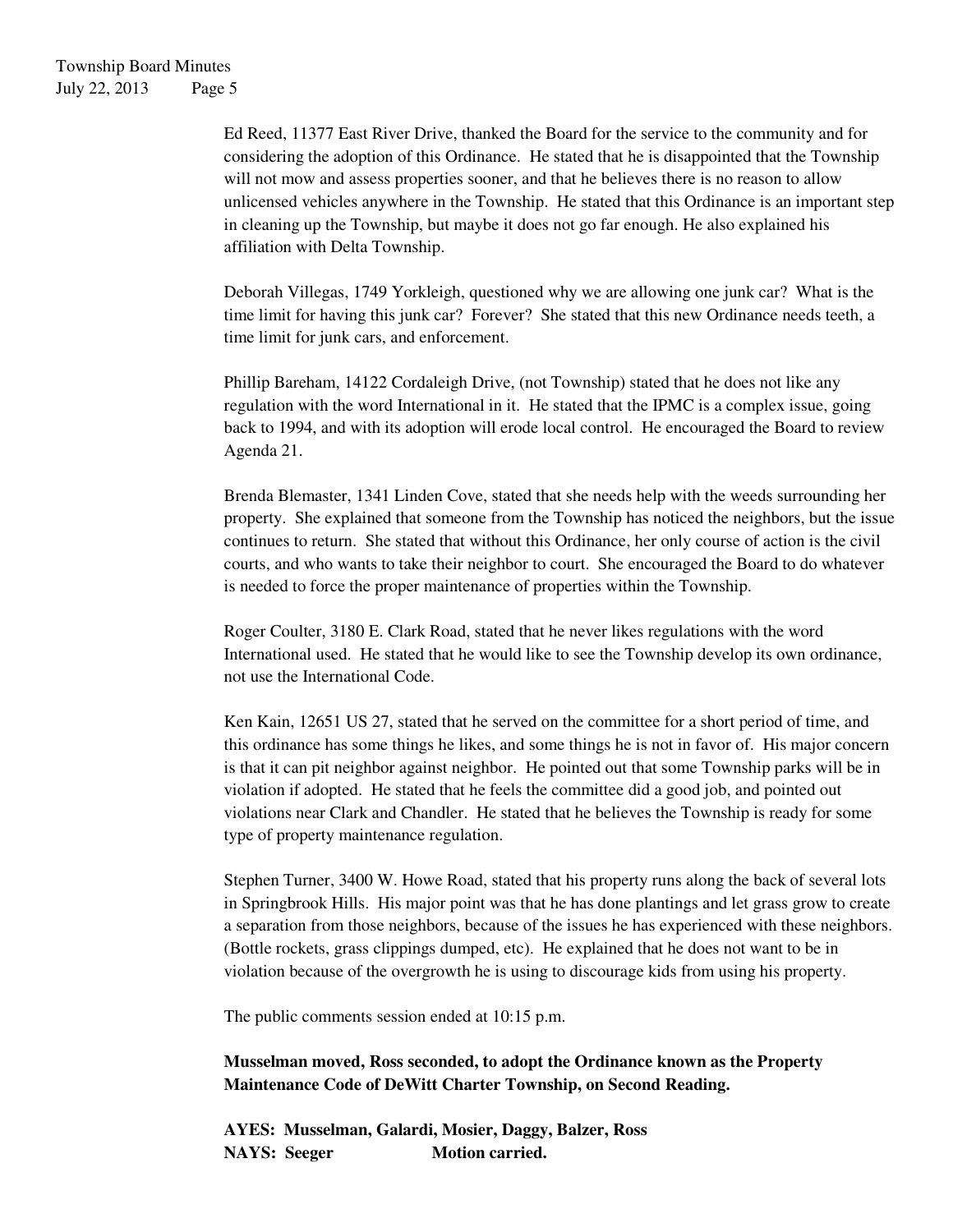# Township Board Minutes July 22, 2013 Page 6

|                                                            | Musselman moved, Ross seconded, to adopt the Ordinance known as the DeWitt Charter<br><b>Township Civil Infraction and Violations Bureau Ordinance, on Second Reading</b>                                                                                          |
|------------------------------------------------------------|--------------------------------------------------------------------------------------------------------------------------------------------------------------------------------------------------------------------------------------------------------------------|
|                                                            | AYES: Ross, Balzer, Daggy, Mosier, Galardi, Musselman<br><b>Motion carried.</b><br><b>NAYS: Seeger</b>                                                                                                                                                             |
| Ordinance 2013-06-02<br>Fireworks/Second<br>Reading        | Manager Taylor explained that this Ordinance is in response to the recent changes in the law<br>that offer local government additional opportunity to regulate fireworks.                                                                                          |
|                                                            | Rebecca Stinson, 1841 E. Clark Road, asked questions about the Ordinance as it will pertain to<br>properties north of her where fireworks have been discharged in the past.                                                                                        |
|                                                            | Stephen Turner, 3400 W. Howe Road, explained problems he has experienced in the past relating<br>to fireworks. He requested a copy of the proposed Ordinance.                                                                                                      |
|                                                            | Mosier moved, Musselman seconded, to adopt the Fireworks Ordinance, amending the<br>Township's Codified Ordinance, on Second Reading.                                                                                                                              |
|                                                            | AYES: Ross, Balzer, Daggy, Mosier, Galardi, Seeger, Musselman<br><b>NAYS: None</b><br><b>Motion carried.</b>                                                                                                                                                       |
| <b>NEW BUSINESS</b><br>Metro Act Agmt                      | Manager Taylor explained that the Township's Metro Act Agreement with AT & T expired<br>December 31, 2012, and they are asking that this standardized agreement be extended.                                                                                       |
|                                                            | Mosier moved, Daggy seconded, to authorize the Township clerk to execute the Metro Act<br>Right of Way Permit Extension. Motion voted and carried.                                                                                                                 |
| <b>Clinton County</b><br>Economic Alliance<br>Agmt         | Galardi moved, Mosier seconded, to authorize the Township clerk to execute the Agreement<br>for Services of the Clinton County Economic Alliance. Motion voted and carried.                                                                                        |
| Michigan Municipal<br>League Ballot/<br>Workers' Comp Fund | Motion by Mosier, second by Daggy, to cast a ballot for re-election of the incumbent<br>Trustees to the Michigan Municipal League Workers' Compensation Fund Trustees.<br>Motion voted and carried.                                                                |
| <b>Executive Session</b>                                   | Seeger moved, Musselman seconded, to enter into Executive Session to discuss the purchase<br>of property.                                                                                                                                                          |
|                                                            | AYES: Musselman, Seeger, Galardi, Mosier, Daggy, Balzer, Ross<br><b>NAYS: None</b><br>Motion carried.                                                                                                                                                              |
|                                                            | Supervisor Galardi reconvened the Regular Meeting.                                                                                                                                                                                                                 |
|                                                            | Seeger moved, Musselman seconded, to 1) authorize the Township Manager and Township<br>Clerk to execute any necessary documents related to the Blight Elimination Grant<br>2) authorize the Township Manager to continue to negotiate the purchase of parcels 050- |